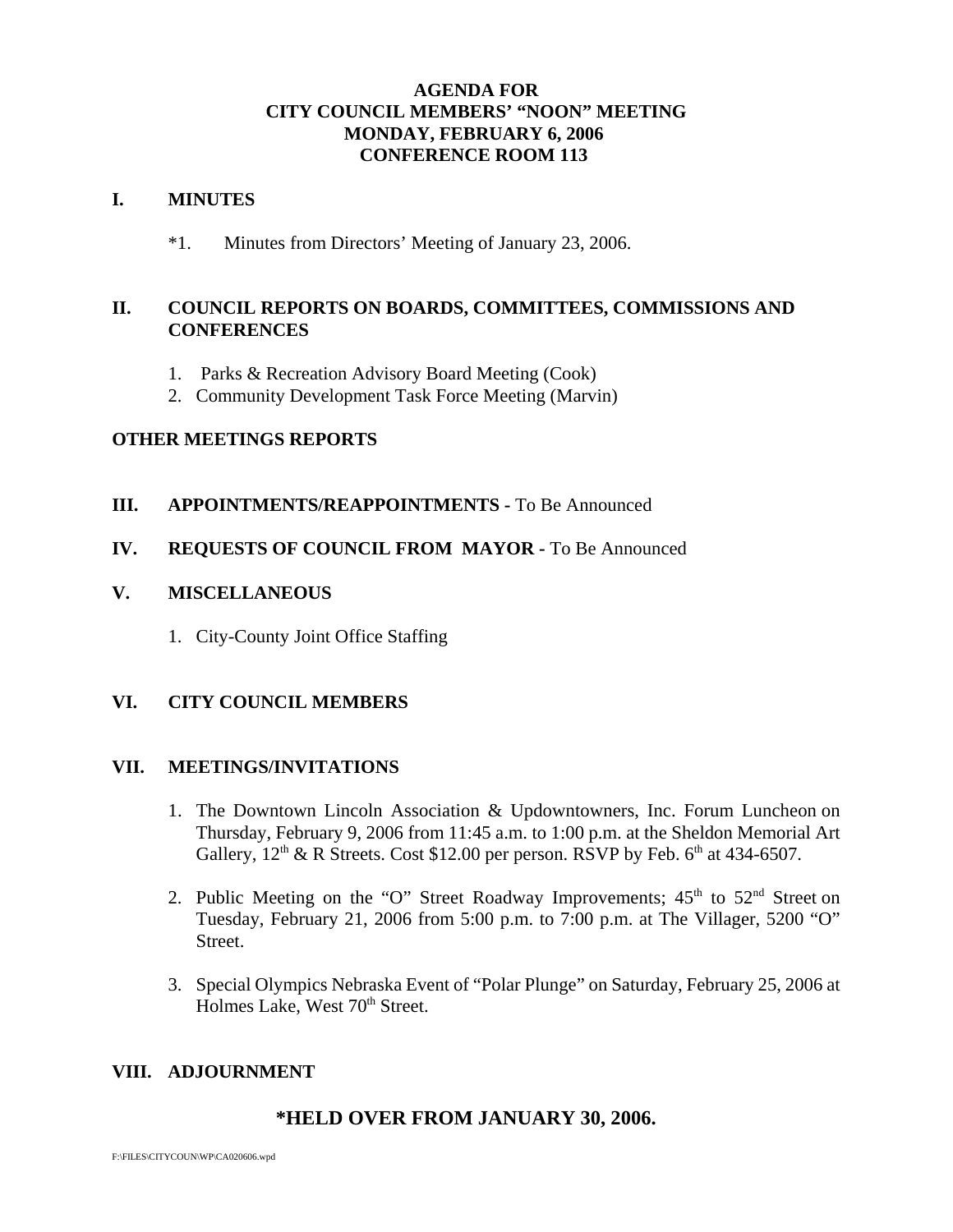# **MINUTES CITY COUNCIL MEMBERS' "NOON" MEETING MONDAY, FEBRUARY 6, 2006 CONFERENCE ROOM 113**

**Council Members Present:** Ken Svoboda, Chair; Patte Newman, Vice-Chair; Jonathan Cook, Dan Marvin; Annette McRoy, Robin Eschliman, Jon Camp

**Others Present:** Mark Bowen, Ann Harrell, Mayor's Office; Dana Roper, City Attorney; Tammy Grammer, City Council Staff; Deena Winter, Lincoln Journal Star Representative; and Coby Mach, LIBA

# **I. MINUTES**

\*1. Minutes from Directors' Meeting of January 23, 2006.

Chair Ken Svoboda, by acclamation of the Chair, approved the minutes. No objections were offered.

# **II. COUNCIL REPORTS ON BOARDS, COMMITTEES, COMMISSIONS AND CONFERENCES**

1. **Parks & Recreation Advisory Board Meeting** (Cook) — Mr. Cook reported the first half hour was a presentation on the School Bond issue.

Fees & Facilities Committee, the Communications Tower in Van Dorn Park was approved. They approved a list of future playground renovation/ replacement projects through 2012. If anybody is interested in where a particular playground might be let him know.

Golf Fees, they made Friday's into a weekend, so there will be a little increase in the cost to play golf on Friday's.

They approved the public land adjacent to University Place Park be leased to the Child Advocacy Center. The subject site is not actually Parks property, he thinks it was Water Department property. It's a former water reservoir site, and is not designated as park land.

They approved the recommendations of the Parks & Recreation Infrastructure Finance Committee and a lot of those things will be discussed as part of the budget process for this up coming year.

The Lincoln Cares Program is bringing in about \$7,000 a month in revenue. TierOne Bank and World's Foremost Bank are again contributing after \$30,000. If anybody is interested in the projects, he will pass around the brochure with a list of the projects. Noting, you should get this brochure in their electric bill.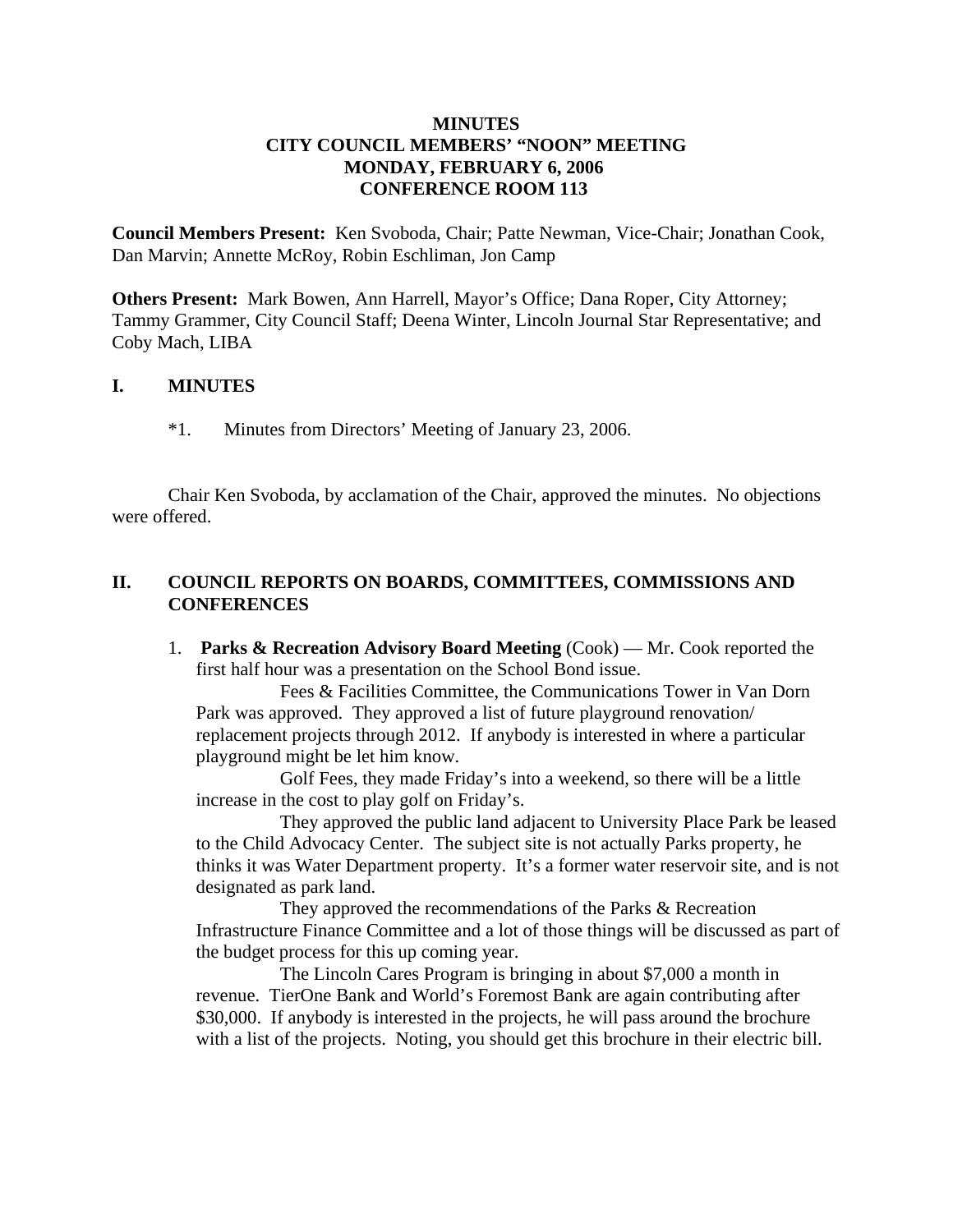2. **Community Development Task Force Meeting** (Marvin) — Mr. Marvin reported they had the meeting at the Indian Center which they try to rotate the meetings around to different locations. The Indian Center building has been in service for quite a while and one interesting thing he learned was across the street from the Indian Center is the National Guard Armory and they maybe vacating that building.

They broke up into small groups, we're doing the annual update. Last year they had a Comprehensive Annual Report on how we spend Community Development Block Grant money. But, he doesn't think we're going to have this Comprehensive Report this year. He serves on the committee that deals with redevelopment issues in older areas/older business districts. We'll see what we can bring forward with fewer dollars.

#### **OTHER MEETINGS REPORTS: -**

Ms. Newman reported she had a meeting regarding 'wild parties' and we invited about 23 people to participate in talking about the problem with wild parties. We had UNL, Wesleyan, students in Administration, landlords, some neighborhood folks, two people from dispatch and three Police Captains. We had over 42 people show up, it was a very-very good meeting. We didn't come up with enough solutions dealing with a lot of the assorted problems, but she thinks the first step is that a lot of people wanted to see increase fines right away, increased fines mandatory minimums for wild parties and the Police would continue contacting landlords about party houses. Then have a tier so fines would increase rather than just having \$150 fine, it would be a minimum \$250 and an increase up to \$500, so that may be forth coming and will be the first step. Towards the end of the meeting a lot of information was shared , there were some questions about dispatch whether you need to leave your name as a complainant for certain complaints and that sort of thing. We asked how many of them would be willing to sit down again and have another meeting to discuss these issues and almost everyone raised their hands. So, she thinks we've got a good group to continue talking about some of the problems that we have and that we see traditionally in the Problem Resolution Team and so Captain Joy Citta and I are going to reschedule another meeting.

Mr. Camp stated they had a Public Building Commission Meeting and it was a really good meeting. Mr. Camp reported it was just totally focused on the Courthouse Plaza and we had representatives from Public Defenders Office, Personnel, Adult Probation, Drug Court, and Human Services. Three proposals were presented, he thinks the one proposal people seem to lean towards was option C-1 which would basically put what they had on needs and it was going to put Adult Probation and Public Defender over in the Courthouse Plaza. That's just the preliminary idea, we're looking at it more.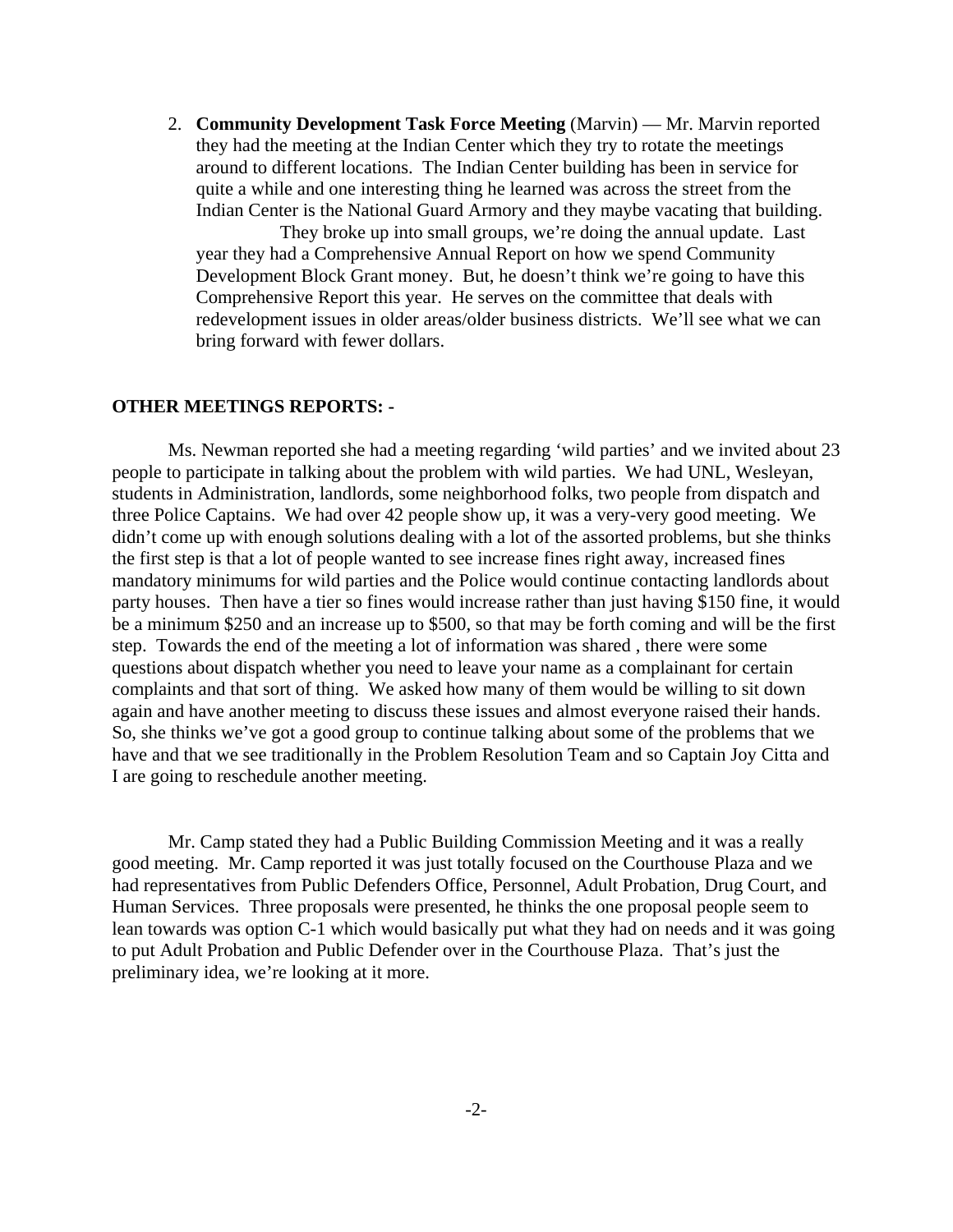Ms. Eschliman stated she has an update on the Homeless Coalition. They had dropped her off of their e-mail invite list in October and she did not get anything in November or December which she thought it was because of the holidays and so in January she called them about it. Ms. Eschliman reported she thinks they're done with the survey that they take every year which tells the extent of the homeless problem and so the discussion was how they are going to market and advertise and promote this to the community. We discussed newsletter format that was in color and how many copies and sending it out and then someone said but the City Council does not like it when people send things out in color which they turned and looked at her, Jon (Camp) and then someone spoke up and reminded everyone that HUD is not funded by the City Council. Ms. McRoy commented did you remind them that we pay dues to the Homeless Coalition organization. Ms. Eschliman commented she thought that she probably better stay out of the discussion of colored copies. Mr. Camp commented may I object something to his credit Larry Potratz from Lincoln Housing Authority send him a letter which he received the very next day last Tuesday. Mr. Potratz indicated the fancy report that they published the cost was over \$6,000 for 2,000 copies of the reports and said the Lincoln Housing Authority is not funded by the City. Mr. Camp commented he still has a concern on it because he did not include the postage which the copy he received was \$1.07 for postage and then the envelopes are probably  $20¢$  to  $30¢$  each at minimum and then you think of all the staff time to prepare it. Mr. Camp apologized to all, if it got them in trouble, we've all talked about it and so he stands by his word, its just not single out the Housing Authority, it was just a good example. He thinks providing housing for a couple more people or subsidizing housing that's \$6,000 better spent, he actually had some calls from some board members who agreed, so he thinks the message is out there and if we in a nice way encourage people (inaudible) plan to ask them that fancy publications just doesn't serve homeless needs. Ms. Eschliman stated the message is out there and we did spend a lot of the meeting time talking about what other alternatives that we have besides sending out an expensive publication. Mr. Camp commented Larry Potratz and staff are doing a fine job, its just that this might even make it a finer job.

Ms. Eschliman stated she has some questions about the Committee Assignments, she's on five committees and there's only been meetings for two of them and one of the two which is the Lincoln Partnership for Economic Development (LPED) she is not sure if that's her responsibility to attend and report on. She knows Jon (Camp) is on this committee as well. Mr. Camp stated he thinks on some of those we decided to pull some off because we had so many reports. Ms. Eschliman commented so we're not going to report on them. Mr. Camp stated that's correct. Ms. Eschliman stated there are two committees that no one has ever called her and asked her to attend which are the Internal Auditing Review Committee and Affordable Housing Steering Committee and she doesn't know who to call. Ms. McRoy commented the contact person for the Affordable Housing Steering Committee would be Hallie Salem at Urban Development. She thinks it was a task force and they were doing a survey which is done. Ann Harrell will check on it and get back to Ms. Eschliman this afternoon. Ms. McRoy commented so you're looking for more committees to be on. Ms. Eschliman replied yes.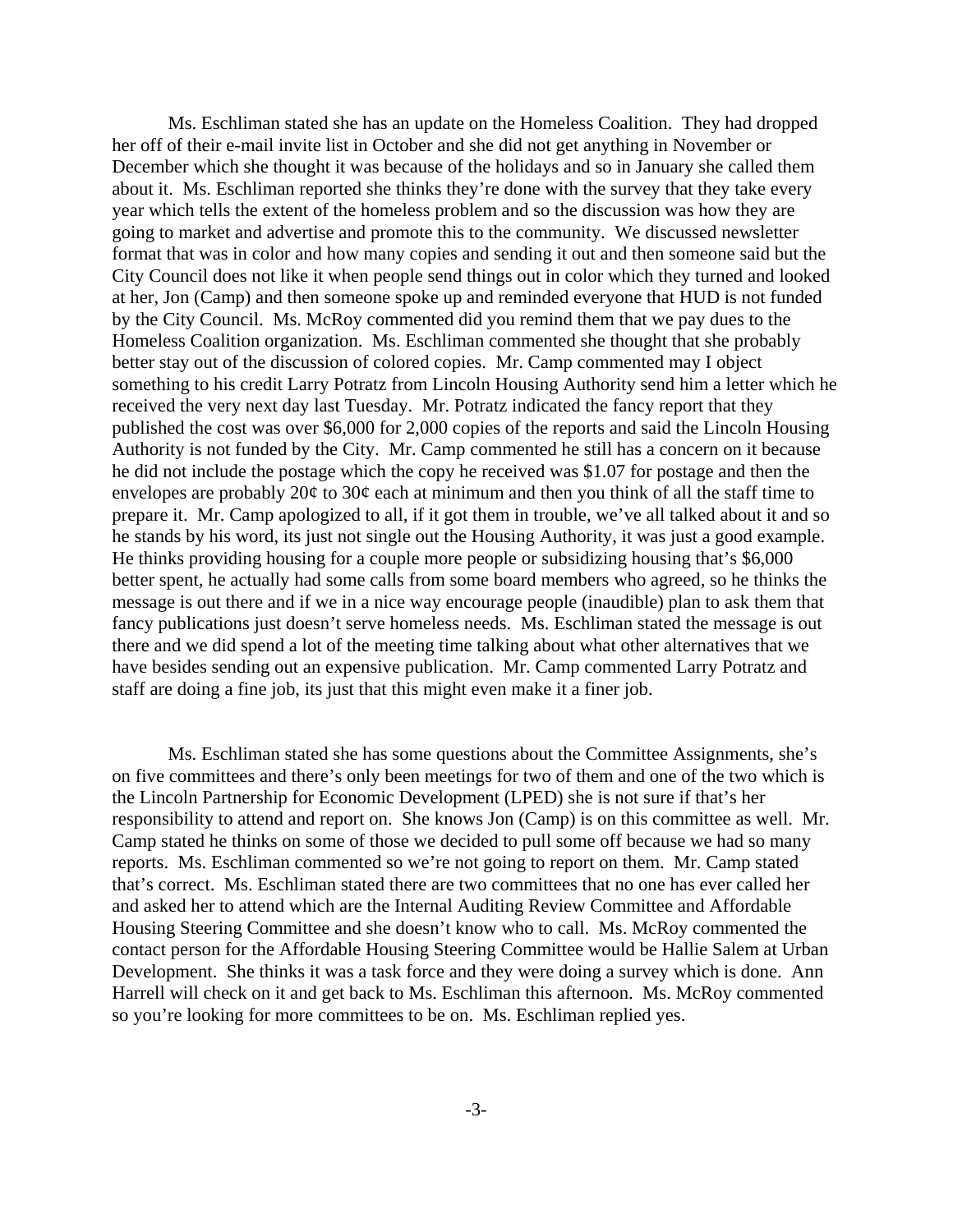Mr. Svoboda reported he had an Officials Committee Meeting last week. We had presentations and some action on the Lincoln-Lancaster County Fiscal 2005-2006 Unified Planning Work Program for the acceptance of an additional \$108,000 from FHWA. There's a list of what it goes towards, mostly Public Works, the Travel Model Development maintenance the need for Transportation Plan update and the Transportation System Management and then there was \$62,500 that went to the Planning Department for multi-modal planning. We had briefings on the Lincoln-Lancaster County Comprehensive Plan and Transportation Plan Update, and on the 2005 Lincoln Metropolitan Area Travel Demand Model Documentation which was prepared by LIMA & Associates but Olsson Associates did the presentation. We had a report from Monty Fredrickson that the Highway 77 update to Expressway is moving along and scheduled to be completed by the end of this year; and (inaudible) because of some financial difficulties there is a delay in the construction to start an O-8 for the Warlick Blvd. interchange. Now instead of a five year completion it looks like it is going to be more of a seven year completion.

## **III. APPOINTMENTS/REAPPOINTMENTS -** Rick Hoppe absent. No Reports.

### **IV. REQUESTS OF COUNCIL FROM MAYOR -**

#### **MARK BOWEN -**

Mark Bowen reported the Mayor meet with the 'M' Class Council members and the Audit group Council members this last week. They had a second follow up meeting with the 'M' Class discussion this morning that's beginning to shape up and the audit folks will be getting back together very soon.

#### **ANN HARRELL - No Comments**

### **RICK HOPPE - Absent**

#### **DANA ROPER, City Attorney -**

Dana Roper stated what you have are the new Lincoln Electric System report. LES would really like to have the old reports back so they are not out circulating around and confusing everyone. The changes are on V-7 under 'B' where the original one says "5 times the estimated additional annual revenue resulting from providing service" at the very top paragraph that it should be "2.5" and on page 62 a correction regarding their regular normal working hours on the reconnect service where it says "open from 8:00 a.m. to 5:00 p.m." should be "8:00 a.m. to 6:00 p.m.".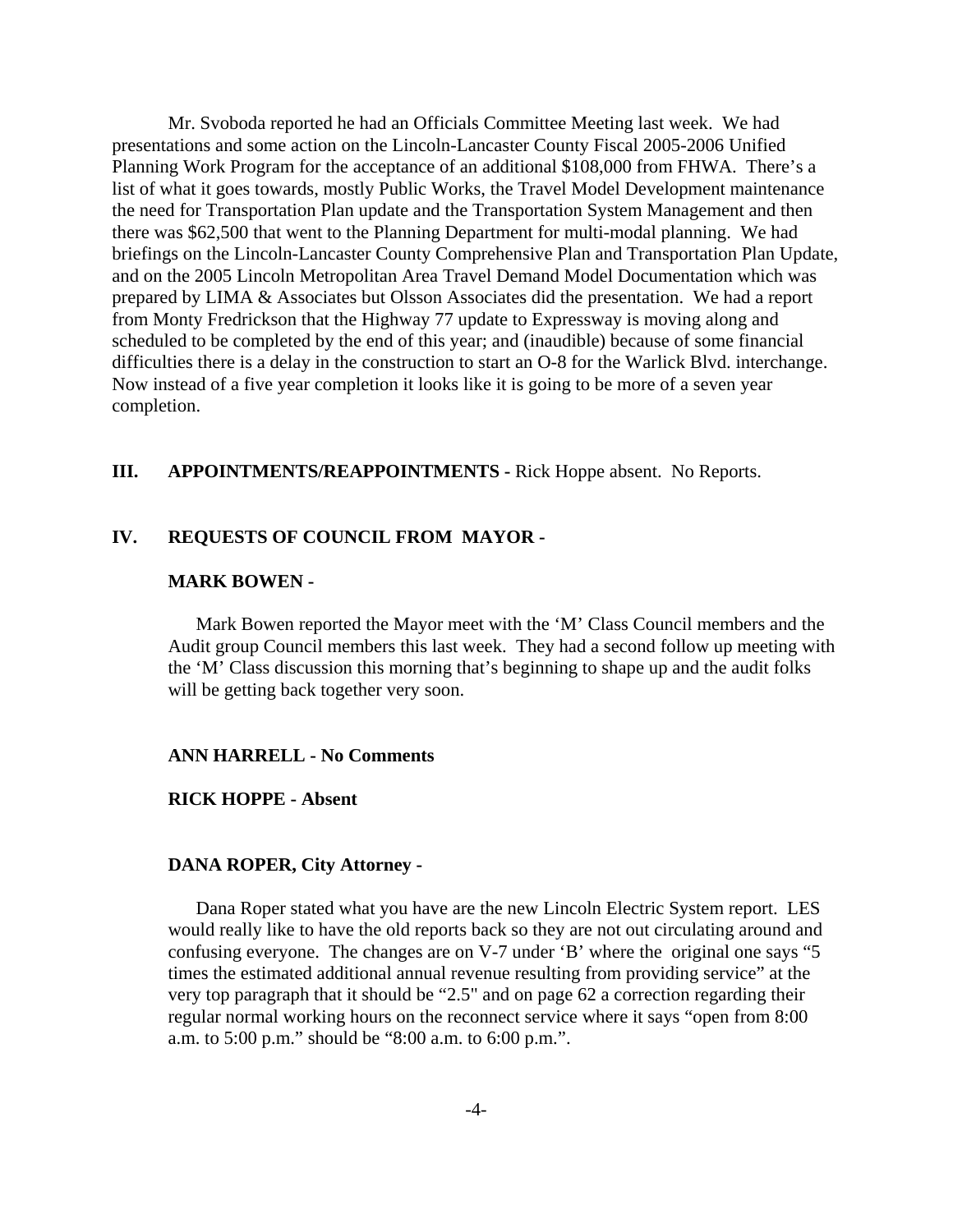Mr. Roper commented for your information we've had informal inquires from the newspaper that they would like to have the records on the time of entry in the underground parking garage for one of the County elected officials. The County Board has indicated that they would like to resist that request and he thinks they will probably get it informally in writing and they'll go from there. Mr. Roper noted they want to know when he comes into work.

### **V. MISCELLANEOUS -**

1. City-County Joint Office Staffing. — Mr. Svoboda stated when Patte (Newman) and I meet with staff last week, Gwen Thorpe in Kerry's (Eagan) absence asked if Council wants to consider a joint staffing as we had discussed numerous times. But, we have never really come to any conclusion whether we should proceed with it or not, certainly don't have to at this point. He at least wanted to put it on the "Noon" Agenda to see if there was any desire by Council members to start moving things forward indicating this would be a full integration of City & County staff not just hiring more joint staff. Ms. McRoy asked would this person replace Joan Ray? Mr. Svoboda replied no this really is not talking about adding or anything else it would just be more of an integration and entering into an interlocal agreement with the County to have all joint staffing. So, Tammy (Grammer) and Cori (Beattie) would be joint City & County employees and would cross train everybody and work together. Ms. McRoy asked if Council has any wish to replace Joan Ray's position? Mr. Svoboda indicated he thinks that was some of the discussion we were talking about in our early budget deliberations which was if we were not going to replace Joan Ray that with the funding we have had in the past could we put that money towards a researcher. Following discussion, Mr. Svoboda stated there's always that option of having a couple Council members form a committee to try to pinpoint what the Council might want and get input from all of us. Mr. Camp suggested they set up some time next week during their "Noon" Meeting for discussion and that way they can think about it. Mr. Svoboda noted Patte (Newman) and I directed all of the staff, Cori, Tammy and Mary, to document verbatim what it is they do for each thing. For example the "Noon" Meeting outline how it is put together, what to do with it, so that if any of the three were gone any Council member or anybody could come in and follow the check list and get it all done. Mr. Svoboda directed Tammy Grammer to add the joint office staff discussion to the "Noon" Agenda for next week as a continuation of this discussion.

### **VI. CITY COUNCIL MEMBERS**

### **JON CAMP - NO COMMENTS**

# **JONATHAN COOK - NO COMMENTS**